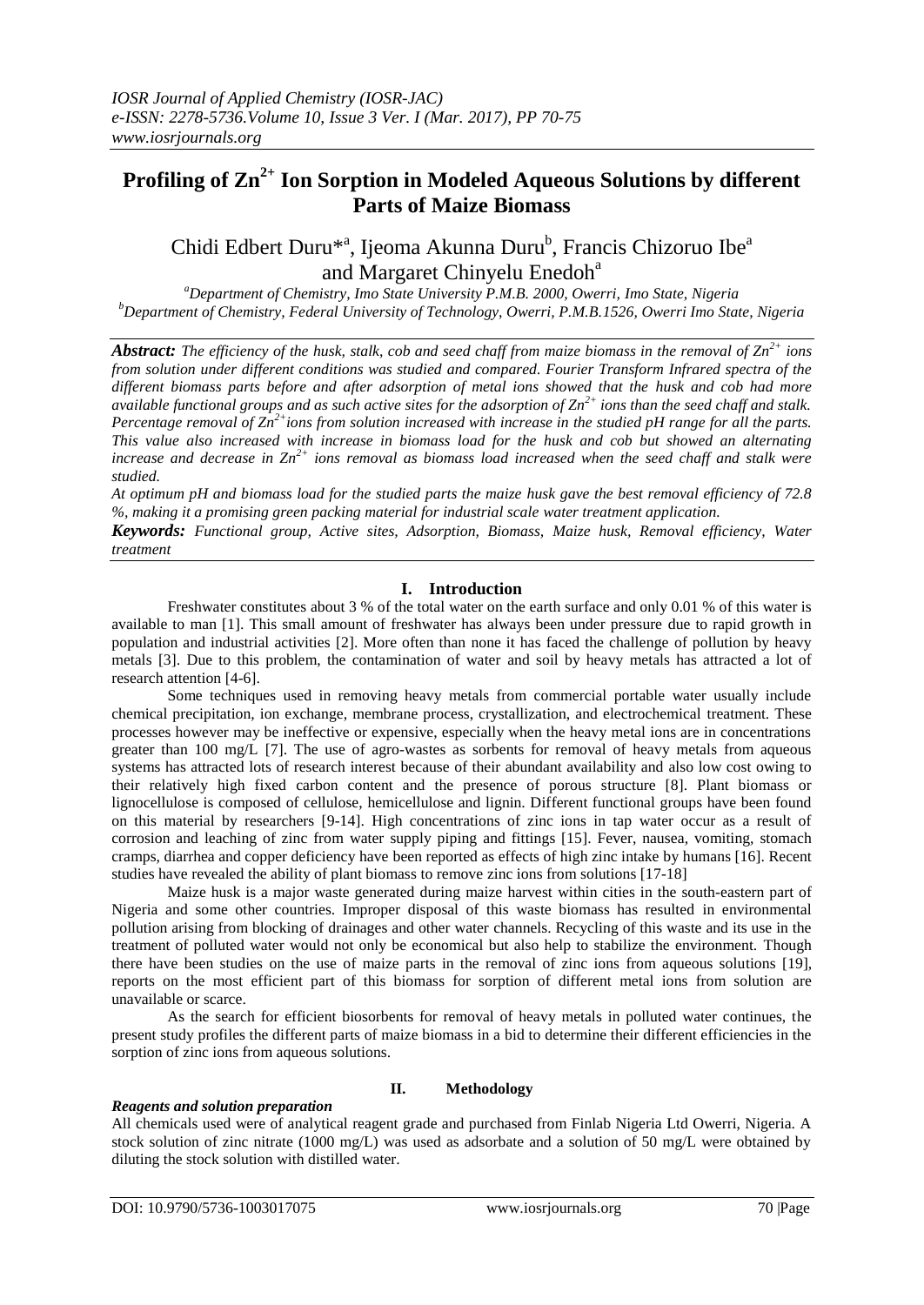# *Collection and preparation of biosorbent*

Matured maize crops were collected from a farm in Eziobodo Ihiagwa, Owerri West, Imo State, Nigeria. They were washed repeatedly with distilled water to remove dust and soluble impurities. The different parts of the plant which comprised of husk, stalk, cob and seeds were separated and cut into small pieces. The seeds were crushed, washed and sieved to remove the starch they contain. These parts were then dried for 5 hours in a convection oven at a temperature of 100  $^{\circ}$ C. The dried parts were crushed with a mechanical grinder to a fine powder which was passed through a sieve of 30 mesh size and stored in plastic bottles for further use.

# *Instrumentation*

Characterization of biosorbent was done with Fourier Transform infrared spectrophotometer (Agilent Cary 630 FTIR). Pressed pellets were prepared by grinding the powder specimens with spectroscopic grade KBr. Characterization was done before and after the biosorption process. The concentrations of  $\text{Zn}^{2+}$  ions in the different solutions were determined using HI 83200 Multiparameter Bench Photometer by HANNA Instruments.

## *Adsorption studies*

Batch adsorption tests were conducted in triplicates to study the effect of different parameters i.e.; pH, adsorbent dosage and time for maximum removal of  $\overline{\Sigma}n^{2+}$  ions from solution by the different parts of maize biomass.

# *Effect of pH on adsorption*

Cob, husk, stalk and seed chaff each of weight 0.2 g were added to 50 mL of 50 mg/L  $\text{Zn}^{2+}$  solutions in separate glass reactors. Four sets of solutions with  $pH$  values  $1.0 - 4.0$  for each set were prepared. This  $pH$  range was used for the study because the precipitation of metal ions occurred simultaneously at pH higher than 6 [20-21]. They were covered with aluminum foils and shaken for 120 minutes with an orbital shaker. After this time the suspensions were filtered and the concentration of  $Zn^{2+}$  ions in the filtrates were measured.

## *Effect of adsorbent dose on adsorption*

This study was carried out at the optimum pH obtained for each biomass part in the first study. Four different sets of 50 mL of 50 mg/L  $\text{Zn}^{2+}$  solutions at this pH were prepared and to each set adsorbent masses of 0.1 g, 0.2 g, 0.4 g and 0.8 g were added. They were covered with aluminum foils and shaken for 120 minutes with an orbital shaker. After this time the suspensions were filtered and the concentration of  $\text{Zn}^{2+}$  ions in the filtrates were measured.

# *Effect of contact time*

The dependence of metal uptake by biomass adsorbents as a function of time was determined at the optimum pH and adsorbent dose obtained for each biomass part. Five sets of 50 mL of 50 mg/L  $\text{Zn}^{2+}$  solutions in glass reactors at the optimum pH and biomass load for each part were prepared. They were covered with aluminum foils and shaken with an orbital shaker. A set was removed every 15 minutes and the suspensions were filtered and concentrations of  $\text{Zn}^{2+}$  ions in the filtrate were measured. This process was carried out for a period of 75 minutes.

## *Evaluation of biosorption capacity*

Concentrations of  $\text{Zn}^{2+}$  ions in the filtrates were determined by diluting each sample to a ratio of 1:50, enabling reading and analysis of the concentration of metal ions. The value of the percentage of metal adsorbed from solution  $(γ)$  was calculated from the equation [22]:

$$
\gamma = \underline{C_0 - C_2} \times 100 \tag{1}
$$

Where C<sub>o</sub> and C<sub>e</sub> are the initial and equilibrium concentrations of  $\text{Zn}^{2+}$  ions in the solutions (mg/L).

# **III. Results and Discussion**

FTIR scans of the maize biomass parts before and after metal ion uptake are shown in figure 1a-1d and the shifts in absorption bands of the functional groups compared table 1.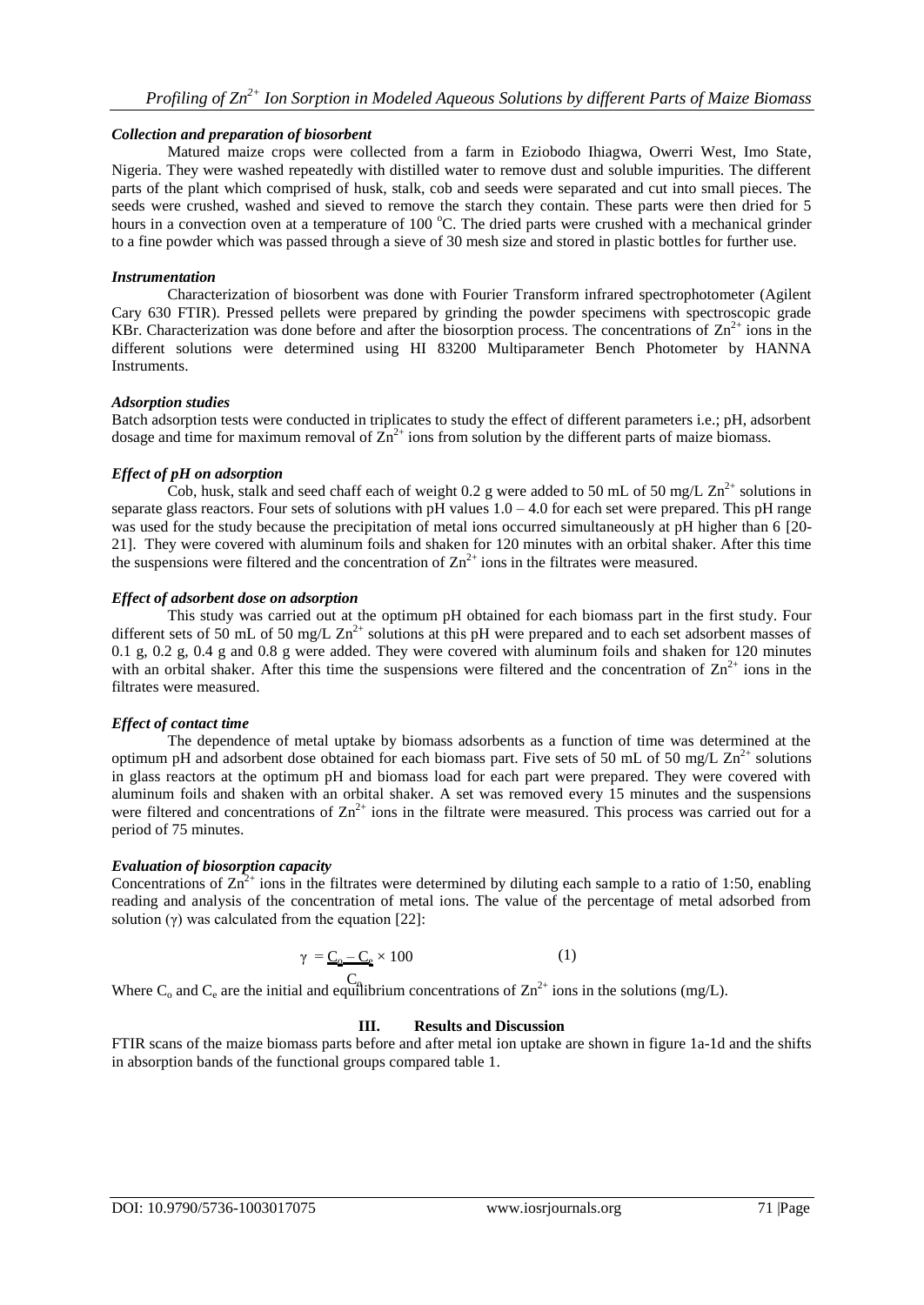

Figure 1a: FTIR spectra of maize cob before (i) and after (ii) adsorption







Figure 1c: FTIR spectra of corn seed chaff before before (i) and after (ii) adsorption



Figure 1d: FTIR spectra of corn stalk before and after adsorption

**Table 1:** Comparison of shifts in absorbance of functional groups in maize biomass parts before and after adsorption

| ausolduoil              |       |       |                  |          |       |          |
|-------------------------|-------|-------|------------------|----------|-------|----------|
| Adsorption              | Part  | $O-H$ | OCH <sub>3</sub> | $HO-C=O$ | $C=0$ | $O-H-Ar$ |
| <b>Before</b>           | Cob   | 3295  | 2922             | 1722     | 1636  | 1364     |
| adsorption              | Husk  | 3324  | 2922             | 1729     | 1636  | 1367     |
|                         | Seed  | 3280  | 2920             | 1740     | 1636  | 1364     |
|                         | Stalk | 3295  | 2896             | 1722     | 1602  | 1319     |
| <b>After adsorption</b> | Cob   | 3224  | 2922             | 1722     | 1636  | 1319     |
|                         | Husk  | 3280  | 2922             | 1722     | 1636  | 1375     |
|                         | Seed  | 3280  | 2926             | 1707     | 1636  | 1338     |
|                         | Stalk | 3324  | 2903             | 1722     | 1513  | 1371     |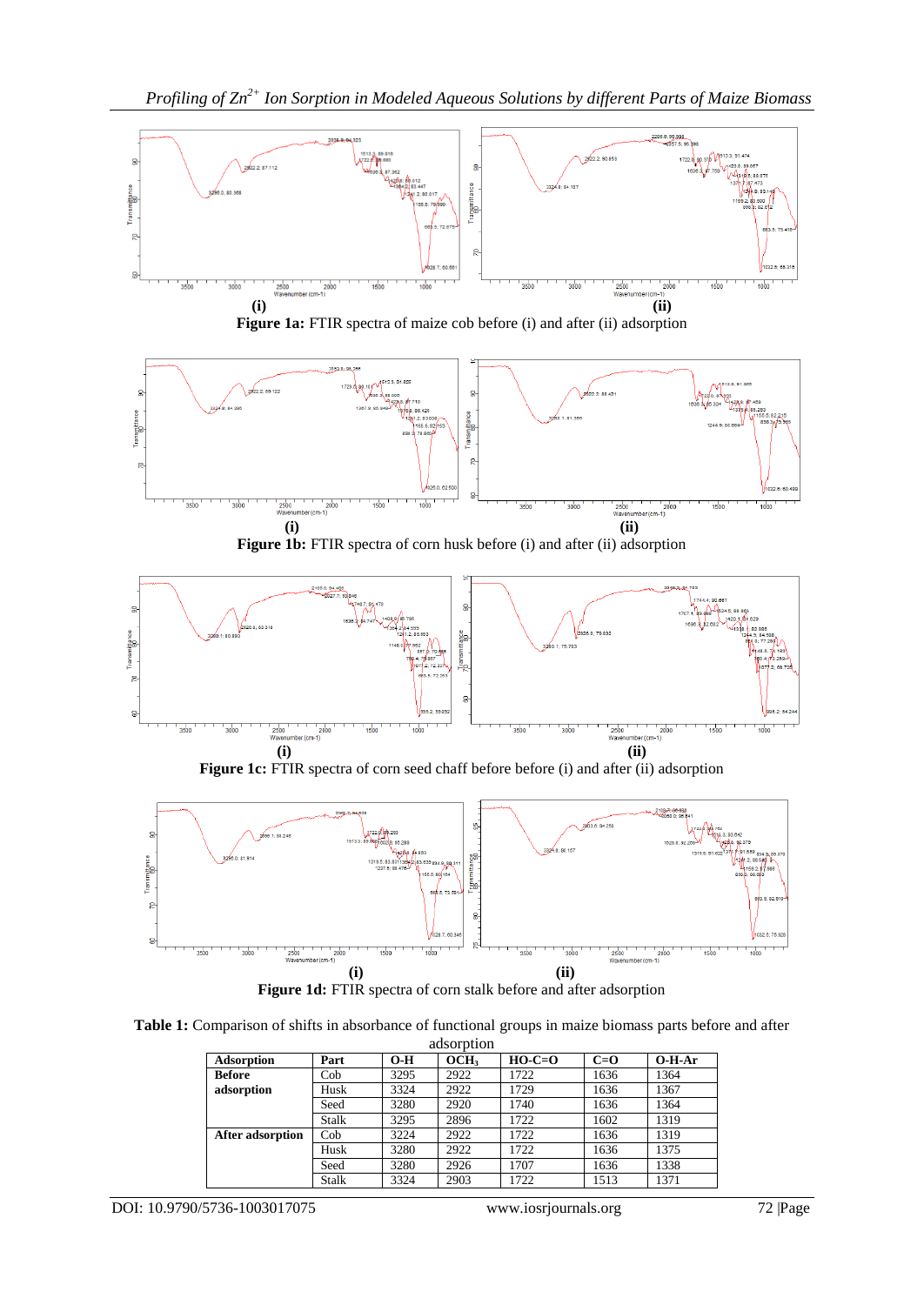The shift in FTIR absorption bands to lower frequencies indicates the involvement of the functional groups in the biomass in chemical coordination with metal ions [23]. The functional groups used by the different biomass parts for coordination with  $\text{Zn}^{2+}$  ions were cob- O-H, O-H–Ar husk- O-H, HO-C=O, seed- O-H–Ar and stalk- C=O. The maize husk and cob had greater number of available functional groups and as such more coordination sites for the removal of  $\text{Zn}^{2+}$  ions from solution. The percentage removal of  $\text{Zn}^{2+}$  ions from solution by the different biomass parts as a function of pH is shown in figure 2.



**Figure 2:** Plot of pH vs percentage removal of  $\text{Zn}^{2+}$  by 0.2 g of different biomass parts

All the biomass parts showed an increase in  $\text{Zn}^{2+}$  ion uptake as solution pH increased. The highest metal uptake was observed using the husk as adsorbent and was least with the seed chaff. At pH 4, the ion removing capacity of the husk and cob were very close, giving percentage removals of 64 % and 63.3 % respectively. At low pH values (1.0–3.0) more  $H_3O^+$  ions would be available to compete with the  $Zn^{2+}$  ions in solution for the adsorption sites of the biosorbents. Also at low pH most of the functional groups on the biomass are protonated [24]. This will reduce the number of binding sites available for the adsorption of  $\text{Zn}^{2+}$  ions. The pH can also affect the solution chemistry. In acidic pH,  $Zn^{2+}$  ions remain with the positive charge, but in alkaline pH, the hydroxide ions (OH) cause precipitation of  $Zn^{2+}$  ions in the form of  $Zn(OH)_2$  [25] leading to decrease in ion concentration in solution not dependent on adsorption.

The effect of biomass load on the percentage removal of  $Zn^{2+}$  ions from solution by the different biomass parts is shown in figure 3.



**Figure 3:** Plot of percentage removal of  $\text{Zn}^{2+}$  ions vs biomass load at pH 4

It is logical that at higher adsorbent doses, there would be more exchangeable sites for the metal ions [26]. This was observed in the husk and cob which showed a steady increase in metal uptake with removal efficiencies of 66 % and 63.3 % respectively at 0.8 g load each. However, the adsorptive capacity of the seed chaff and stalk did not conform to this linearity and showed an alternating increase and decrease in metal removal efficiency as biomass load increased. The seed chaff gave a maximum removal efficiency of 57.6 % at 0.4 g load while the stalk gave 64.8 % at 0.1 g. This tendency was observed by Garg *et al* [27] while studying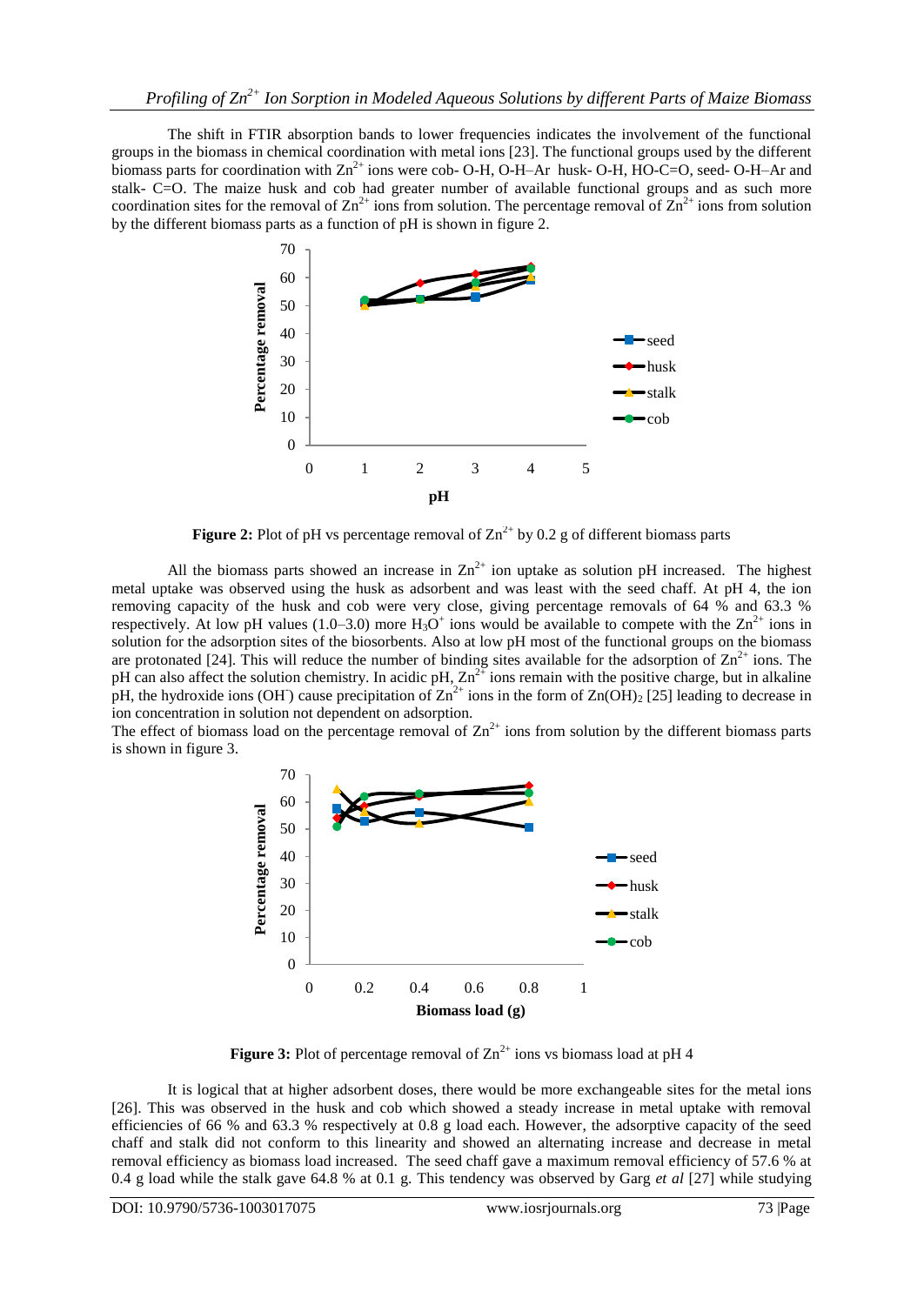the removal of dyes from solution using sawdust. They attributed it to overlap of adsorption sites, arising from overcrowding of adsorbent particles. Also the high adsorbent dose could impose a screen effect of the dense outer layer of the cells, thereby shielding the binding sites from the metal ions [28].

The time for the equilibrium adsorption capacity of the biomass materials for the different adsorbents at pH 4 and optimum biomass load are shown in figure 4.



**Figure 4:** Plot of Contact time vs percentage removal of  $\text{Zn}^{2+}$  at optimum conditions

Maximum adsorption capacity for the seed chaff was reached in 45 minutes at a biomass load of 0.4 g while the stalk attained this limit in 15 minutes at a load of 0.1 g. The values of percentage removal of  $\text{Zn}^{2+}$  ions from solution at optimal study conditions for husk, cob, seed chaff and stalk were in the order 72.8 % > 69.5 %  $> 68.7 \% > 60.9$  % respectively.

Decrease in percentage removal was observed for all the biomass parts after the time their adsorption capacities were reached. This observation suggests a multilayer adsorption pattern on the biomass surface where weakly held ions desorbed when the concentration of  $\text{Zn}^{2+}$  ions in solution reduce. This might be as a result of shift in equilibrium to the adsorption process in the direction of releasing some weakly adsorbed ions back into the solution.

#### **IV. Conclusion**

The results from this study have shown that the different parts of maize biomass have varying abilities in removing  $\text{Zn}^{2+}$  ions from aqueous solution. Specific active sites on the different parts of the biomass were responsible for the metal adsorption. Though the same functional groups might be present on some biomass materials, their affinities for specific metal ions vary. The maize husk and cob had greater number of available functional groups than other parts for  $\text{Zn}^{2+}$  ion removal in aqueous solution. Adsorption of metal ions from solution increases with an increase in the pH of the solution containing the ions. Increase in adsorption capacity of a biomass with increase in biomass load is not a general rule, but depends on what happens to the active sites at such doses.

At optimal pH and adsorbent dose, the maize husk had the highest efficiency in the removal of  $\text{Zn}^{2+}$ ions from solution relative to the other parts of the plant. This makes it a promising material for industrial scale treatment of water polluted by  $\text{Zn}^{2+}$  ions.

#### **References**

- [1]. Hinrichsen, D. and Tacio, H. (2002). The coming freshwater crisis is already here. Finding the source: The linkages between population and water. Woodrow Wilson International Center for Scholars, Washington DC, ESCP Publishing.
- [2]. Li, S., Liu, W., Gu, S., Cheng, X., Xu, Z. and Zhang, Q. (2009). Spacio-temporal dynamics of nutrients in the upper Han River Basin, China. *J. Hazard. Mater.*, 162(2),1340.
- [3]. Enaam, J.A. (2013). Evaluation of surface water quality indices for heavy metals of Diyala River Iraq. *J. Nat. Sci. Res.,* 3(8), 63-64.
- [4]. Davydova, S. (2005). Heavy metals as toxicants in big cities, *Microchemical Journal*, 79, 133–136. [5]. Duru, C.E., Njoku, V.O. and Obi, C. (2008). Heavy Metal Concentration in Urban Water Wells: A Case Study of Owerri Municipal. *J. Chem. Soc. Nigeria,* 33(2), 89-93.
- [6]. Duru, C.E., Ebosie, N.P. and Duru, I.A. (2010). Heavy Metal Levels in Surface Soils within Owerri Capital City of Imo State Nigeria. *International Jour. Chem.*, 20(4), 211-216.
- [7]. Babel, S. and Kurniawan, T.A. (2003). Low-cost adsorbents for heavy metals uptake from contaminated water: a review. *J. Hazard Mater.*, 97, 219–243.
- [8]. Eberhardt, T. L. and Min, S. H. (2008). Biosorbents prepared from wood particles treated with anionic polymer and iron salt: Effect of particle size on phosphate adsorption. *Bio. Tec.*, 99, 626-630.